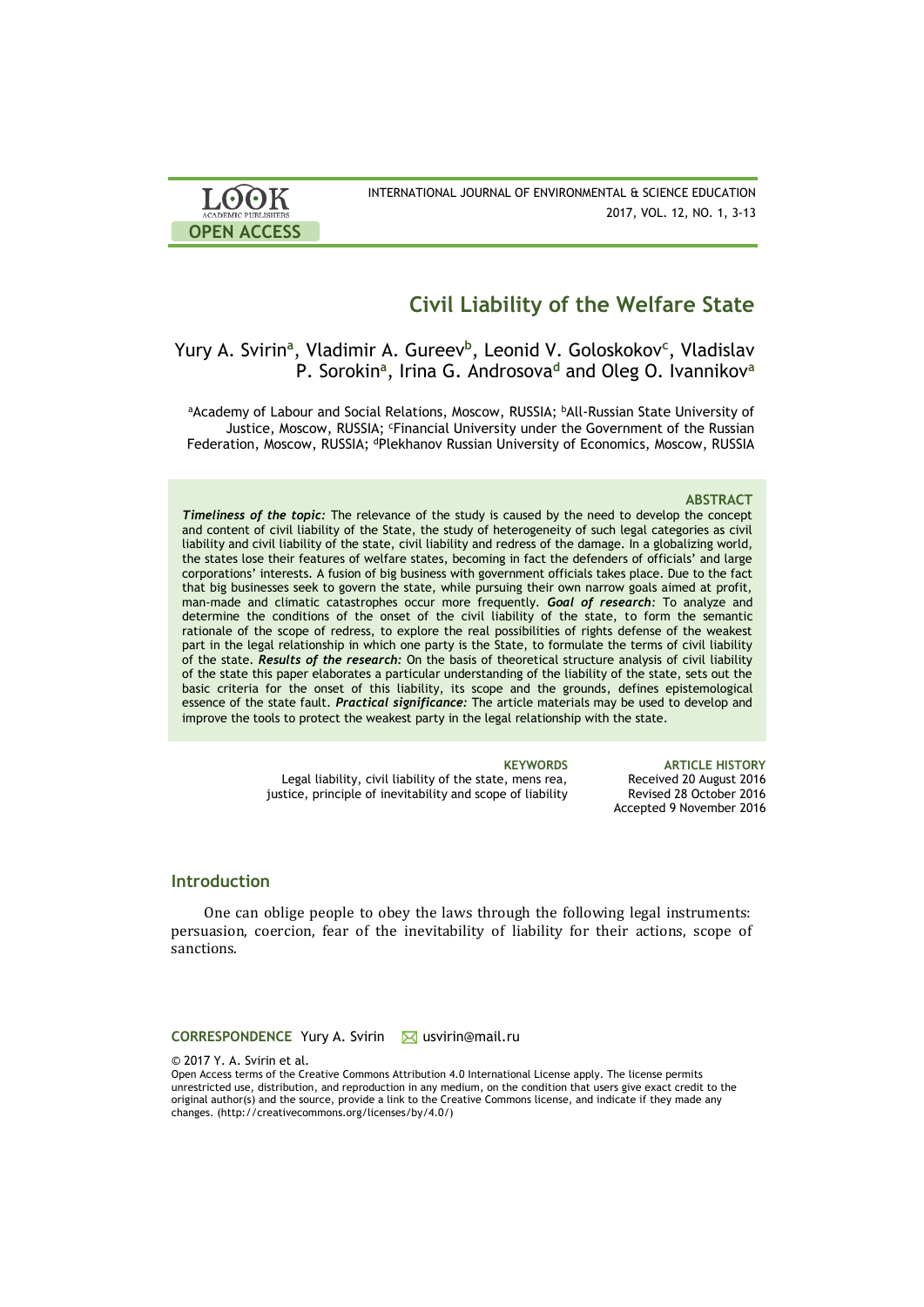The course solely to the inevitability of punishment defined by some countries (e.g., Russia and the European countries) today has virtually no impact on the overall level of committed crimes and offenses, including on behalf of the state.

The purpose of civil liability is to compel the subject of civil law relations to suffer adverse consequences in case of violation by this subject of mandatory law provisions or contract terms or as a result of tort.

Civil liability of the state may occur as a result of action (inaction) of state officials or act of state collective or individual subject rendering.

In case of literal interpretation of the Russian Federation Civil Code norms, it is obvious that the legislator separates such rights category as civil liability and damage redress. Civil liability is the sanction for causing damage, and consequently the said liability cannot have compensatory functions that are inherent in the damage redress.

If one is only to realize actual losses under damage to the state; it is unlikely that one can speak of state liability. Damage redress in this case will only be the compensatory duty of the State, aimed at restoring the lost property status of the victim.

In several articles of the current Civil Code of the Russian Federation the legislator indicate the need to respect the principle of justice in civil conflicts resolution (Part 2 of Article 6; Article 421; p. 3 Article 451, p. 2 Article 1101; p. 3 Article 1252 of the Civil Code of the Russian Federation).

Pedaling the principle of justice in the appointment of liability in the civil law of Russia is haphazard; its content does not contain clear and explicit boundaries. In the conditions of corruption growth at this stage one should abandon digital standards allowing the court to set the scope of civil liability at its discretion and reduce its size in its inner sole discretion based on the principle of justice.

### **Methodological Framework**

### *Research Methods*

The following methods were utilized during the research: theoretical (analysis, synthesis, concretization, generalization, analogy method); empirical (study of existing and current judicial practice of civil liability, monitoring); comparative historical (comparative analysis of the Russian and foreign experience of state liability), as well as methods of system, structural-functional and statistical analysis.

### **Literature Review**

Before turning to the question of civil liability of the State it is necessary to determine the prudentiality of the legal liability and its subspecies – the civil liability.

As early as the sages of ancient China, long before the Roman Empire, a period which all lawyers generally associate with introduction of written law - Law of XXII tables, knew and tried to justify epistemological essence of legal liability. Thus philosophers of ancient China investigated the question of how to govern people, by virtue or by fear? Confucius while developing ethical and legal theory of the state, came to the conclusion that the state can develop only on the basis of moral laws, while rules of conduct must prevail over the law (s) (Confucius, 1998). Confucius' doctrine of state control methods was called virtue control theory by his followers. Later, thousands of years later, these ideas were the basis of Marxist-Leninist theory of communist society construction. Unfortunately, both the original and all the subsequent theories of society existence based on morality sublimation, morals and virtue, without legal liability were the fruit of fantasy of individual thinkers and nothing other than a sophism. Today we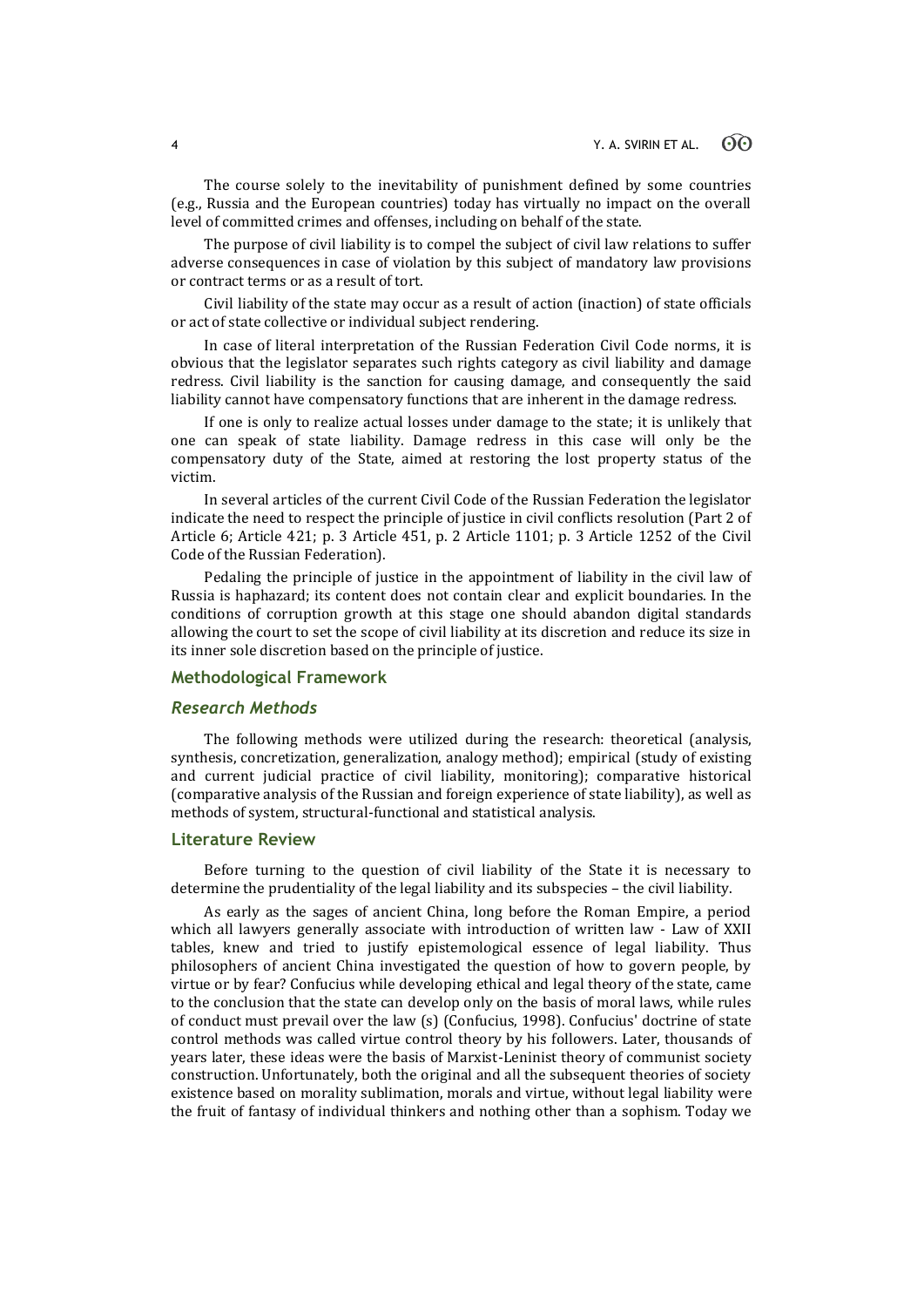#### 60 INTERNATIONAL JOURNAL OF ENVIRONMENTAL & SCIENCE EDUCATION 5

are unlikely to find at least one paternalistic state in the world, based on the principles of morality and ethics. As O.G. Danil'yan (2007) rightly pointed out: "This concept of the "noble man" is the prototype of the future "perfect "bureaucrat". Therefore, it is necessary to oblige people to obey the laws not only through persuasion, coercion, fear of the inevitability of liability for their actions, but also through the scope of sanctions. Properly organized citizens informing about their rights and duties also helps law enforcement (Volkova et al., 2015). The principle of inevitability of punishment, stipulated in the Russian state, does not hold back a wave-like growth of corruption among public officials without pedaling the size and scope of the sanctions and therefore the growth of corruption crimes inevitably leads to a decline in the country's economy.

From the point of view of hermeneutics, the inevitability of liability and the scope of legal liability have completely different legal categories, which are independent foundation in legal theory. As the Russian President V.V. Putin repeated more than once in the media, the liability should be inevitable. However, the course only to the inevitability of punishment taken by the state today has virtually no impact on the overall level of crimes and offenses committed. Hereby examples of this are many. In particular, when a government official having abducted billions of rubles from the budget of Russia gets 2-3 years of real or suspended imprisonment by the court as an inevitable punishment, but is released from prison immediately after the trial in connection with parole, in such cases, it can be argued that the principle of inevitability of legal liability is working. Will such negligible liability have preventive value, so that a public official will not re-cross the line of the law? It seems that no.

In civil law the principle of punishment inevitability cannot affect the decrease in the total number of civil offenses either. For example, when in case of violation of a monetary obligation under Article 395 of the Civil Code of the Russian Federation, the court awards interest on the borrowed funds in the amount of refinancing rate and at the same time the level of inflation was much higher than that rate, it is quite unlikely that in such cases one can assert that the damage causer is under liability. The tortfeasor is in much more profitable position to break the monetary obligation, because even if the court subsequently takes a decision to collect the interest at the refinancing rate from the defendant, the latter as a result of economic activity and capital turnover (since he held the money) will make profit greater than the injured party, and get economic effect on interest earned unlikely if the money was taken on credit. Interest in accordance with Article 395 of the Civil Code of the Russian Federation paid to the injured party in connection with this type of inflation turns this inevitable liability in fiction. Not for nothing the punishment was considered the son of the Lord God and the protector of all creatures in the era of Brahmanism in ancient India (mid-I millennium BC). And the state itself was seen as an avenging force of gods by the Brahmanists. Therefore, not only the inevitability of legal liability onset, but also its scope in the aggregate will constitute the essence of legal liability.

Legal liability as a legal category should always be associated with state coercion. Other responsibilities can be distinguished in addition to legal liability, for example, moral, religious, etc. But only legal liability has a normative fixation and should always be a consequence for committing a wrongful act in the past, the determining state coercion. However, an important and significant moment should always be considered: legal liability should be realistic and appropriate to the offense committed (Svirin et al., 2016).

The English philosopher T. Hobbes (1989) in the seventeenth century pointed out that the law should include not only an obligation, but also the punishment for the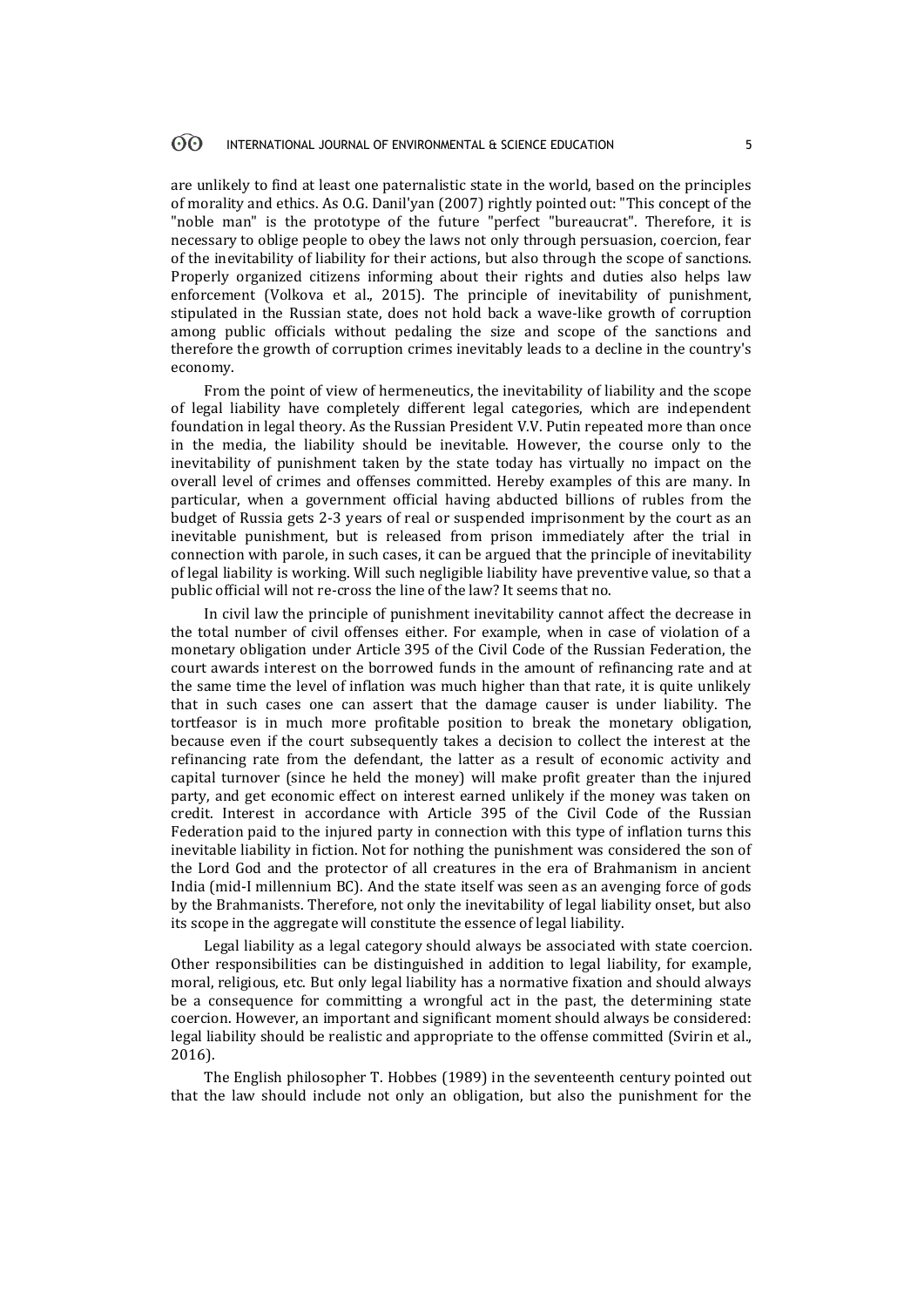violation of this obligation. The thousand-year history of hundreds of countries' existence convincingly demonstrates that without punishment commensurate to the offense it is impossible to induce the subjects of law to law enforcement. As well as a small legislated liability without commensurate scope of legal liability turns it to the declared ought. In this regard, the words of the remarkable Russian writer I.A. Krylov (1989) are recalled: "No matter how attractive the freedom is, not least, it is disastrous for the people, when it is not given in reasonable measure".

In real life the laws of self-destruction and destabilization, as well as the laws of self-preservation and creation act together as a kind of thrust vectors. Hence the subjects' of law freedom existence and right to choose will only be guaranteed if they are of responsible behavior. Only in this case, reasonable and lawful behavior will be provided. F. Nietzsche (2010) on this occasion rightly observed that freedom is a property of the will to self-responsibility. Human freedom is inconceivable without real, just and proportionate legal liability. The very same legal liability is not a formal list of specific duties, but a list of adverse effects that the responsible party must bear.

We can distinguish different types of legal liability, including sectorial responsibility in accordance with the sectorial division of the system of Russian law. Civil law has its proper civil liability. Civil liability is a kind of legal liability. Despite the fact that civil law is the branch of private law, endowing the subjects of civil relations with autonomy of will, the Civil Code of the Russian Federation (part 1 and 2) contains more than 200 articles the text of which refers to a legal category, such as "liability" of civil subjects' legal relations. For example, article 639 of the Civil Code of the Russian Federation is called "The liability for the damage caused to a transport vehicle." Such a multiple set of rules governing the uniform civil code legal relationship allows us to talk about the institute of liability in the civil law. Some authors identify particular liability, depending on the type of obligations violation (in the sphere of consumer rights protection, health services, tourism services, etc.) (Sitdikova et al., 2016; Shilovskaya et al., 2016). From the point of view of hermeneutics not only a philological value of the same term is common to all the rules on liability in the civil law. The civil law system is designed in such a way that almost every branch of law institute provides its individual institutional liability. However, despite the lack of consolidation of the rules on liability in the Civil Code, they have one goal and it is to compel the subject of civil law relations to suffer adverse consequences in case of violation by this subject of mandatory law provisions or contract terms or as a result of tort.

Real offensive material costs for the tortfeasor in excess of actual damage to the victim compensation is to be understood under the adverse effects of civil-legal sense. Solely actual damages should be regarded as a recovery measure aimed only at restoring the disturbed property balance between the subjects of civil law relations. Civil liability of the tortfeasor must advance beyond the real redress. Therefore redress institute and institute of liability in civil law are separate civil-law instruments. To compensate the real damage in the civil law does not mean to be liable.

Professor O.S. Joffe (1975) believed that the actual restoration of the substantive right, even if it is compulsory and cannot be considered a measure of liability, because the obligation to compensation is a consequence of the obligation itself. While pedaling this point of view, we may note that liability cannot be considered within the framework and scope of the real obligations performance, even by force. Under civil liability for the State one should understand adverse consequences for the state as a whole or a public authority in particular over the obligations imposed by law, civil law contract or in tort offensive force. Therefore, obligations and liabilities are also heterogeneous legal categories in the legislation.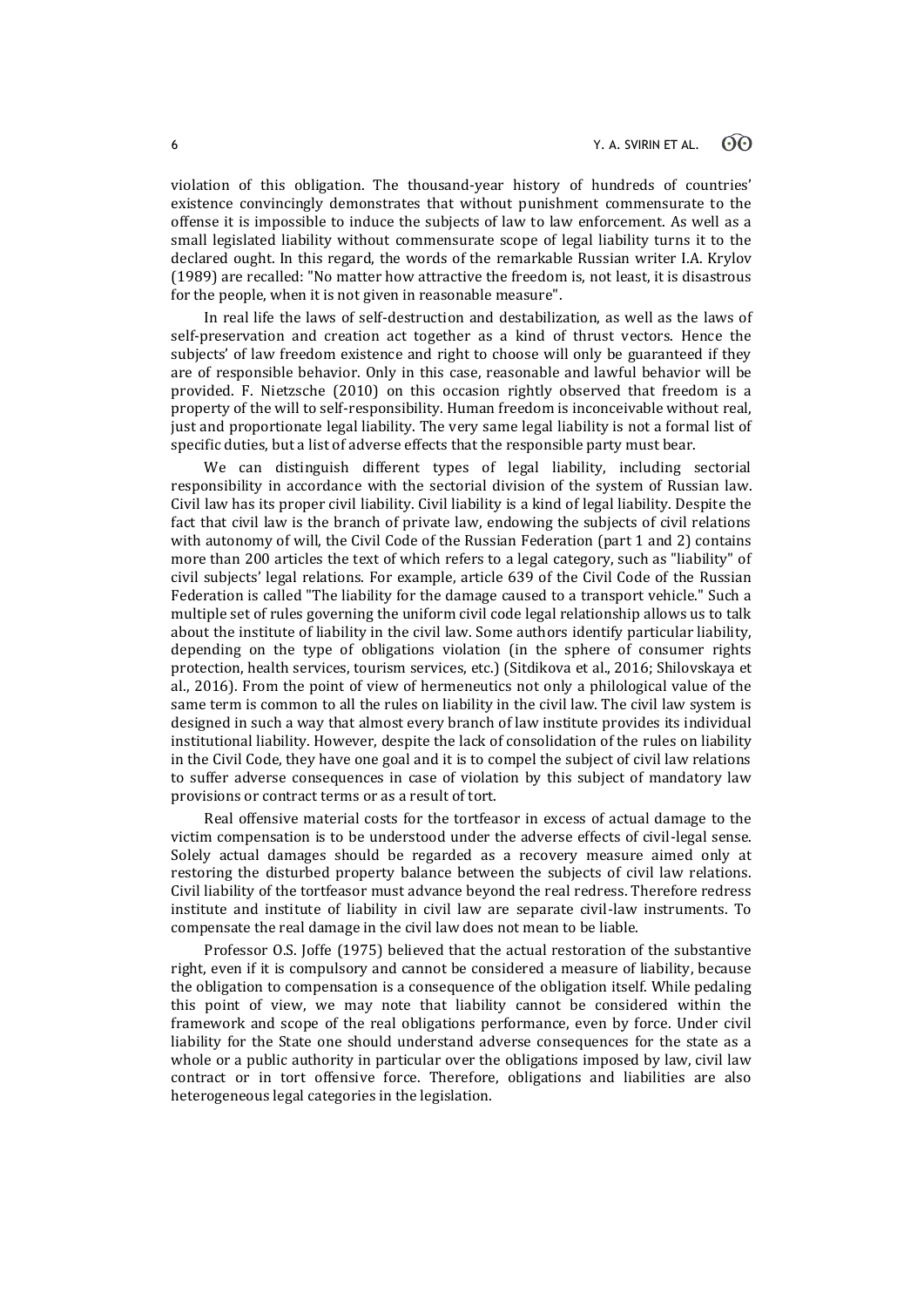#### $\odot$ INTERNATIONAL JOURNAL OF ENVIRONMENTAL & SCIENCE EDUCATION 7

Civil liability of the state may occur as a result of action (inaction) of state officials or act of state collective or individual subject rendering.

The institute for damage redress caused by unlawful actions of law enforcement agencies, state agencies, local governments, their officials, was not sufficiently developed and studied in Soviet law. Article 446 of the Civil Code of the RSFSR in 1964 included the liability of state and public organizations, as well as officials for damage caused to citizens by illegal acts of officials in the administration. Article 447 of the Civil Code of the RSFSR reinforced liability for damage caused by unlawful actions of bodies of inquiry officials, preliminary investigation, prosecution and trial. Liability under this norm was assigned to the relevant state authorities, in the cases and within the limits specified by the law. Legal concepts provided by these articles "in the field of administrative management", "in the manner prescribed by the law", "housekeeping" caused difficulties in the practical life of lawyers; therefore most articles were of declarative character and were not applied in practice. Liability of the state was declared without the possibility of its application. In addition, in the above-mentioned rules of law the legislator sent practitioners to a special legal act. However, until 1981 there was only one such legal act - Decision of the Central Executive Committee and Council of People's Commissars of the RSFSR of 16 January 1928 "On the liability for damages caused by unlawful interference of authorities in the activities of cooperative organizations." Thus, the Civil Code of the RSFSR sent us to the non-existent law.

Only in May 1981 the Presidium of the Supreme Council of the USSR adopted the Decree "On the compensation of the damage caused by unlawful actions of state and public organizations and officials." The called Decree approved the Regulation "On the procedure for compensation of damages caused by unlawful actions of bodies of inquiry, preliminary investigation, prosecution and trial." According to the decree, the money spent on legal counsel, as well as salary and other employment income, pensions and benefits, which the accused could get at the main place of work during detention, and property (including money, money deposits and interest on them, bonds and other assets), confiscated or turned into the income of the state court or removed by organs of inquiry or preliminary investigation, as well as property that has been seized, fines and court costs were subject to reimbursement.

Subsequently, Article 127 of the Fundamentals of Civil Legislation of the USSR and the Union Republics dtd. May, 31 1991 conferred the right to damage redress caused by illegal actions of state bodies and officials in their performance of administration in the field of duties. The novella fixed in the fundamentals was the provision of part 2 of Article 127 which provided state compensation for damages caused to citizens as a result of unlawful conviction, unlawful criminal prosecution, unlawful detention or recognizance as preventive measure, unlawful imposition of administrative penalties in the form of arrest or correctional work regardless of the guilt of officials, bodies of inquiry, preliminary investigation, prosecution and trial in accordance with the procedure established by legislative acts. The third part of this provision provided that the damage caused to an individual or entity as a result of other illegal activity of bodies of inquiry, preliminary investigation, prosecution and trial shall be compensated on general grounds. Thus, it was established at the first time that the damage caused to the citizen by the state could be compensated regardless of the fault of the state, but strictly in certain cases.

Adopted in March 1996, the second part of the Civil Code of the Russian Federation not only repeated the conditions of State liability established by Article 127 of Bases of the civil legislation of the USSR, but also significantly expanded them. However, some gaps in the right were left unaddressed.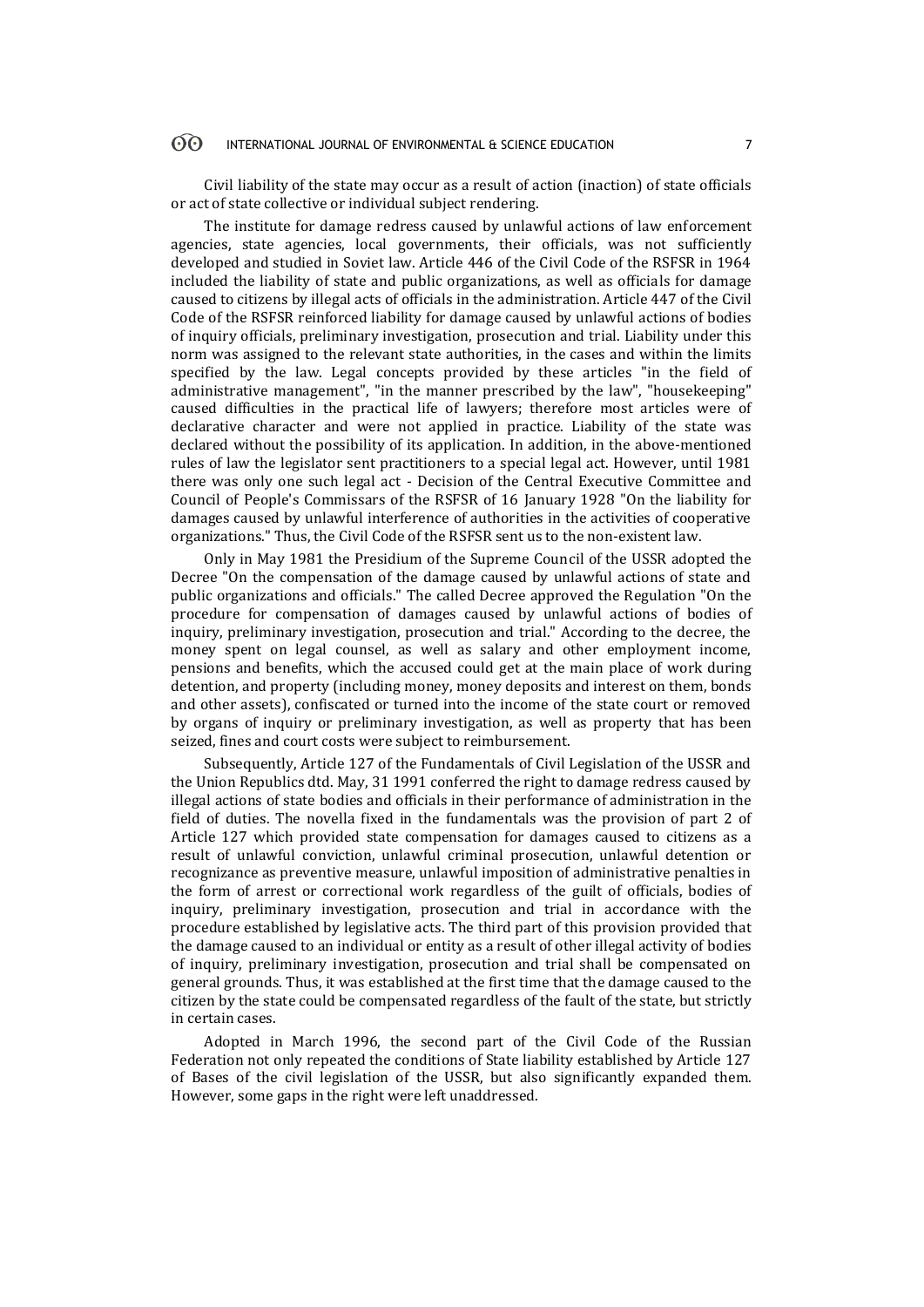Currently, the rules on damages redress by the state are contained in the following legal acts: Article 53 of the Constitution, Articles 16, 1069, 1070 of the Civil Code of the Russian Federation.

Article 53 of the Constitution establishes the State's obligation to redress the damage caused by bodies or State officials to persons or legal entities. Article 16 of the Civil Code on developing the above mentioned provision of the Constitution provides for the liability of the state through its agencies and officials. From the point of view of social rule of law development the most interesting is Article 16.1 of the Civil Code, which establishes the State's liability in case of damage by lawful actions (inactions) of state bodies, local authorities or officials.

Civil liability of the state for the damage caused by state bodies, local selfgovernment, officials is also regulated by articles 1069, 1070 of the Civil Code of the Russian Federation.

The dispositions of article 1069 secured, that the damage caused to a citizen or legal entity as a result of illegal actions (inactions) of state bodies, local authorities or officials of these bodies, including by the publication of legal acts not in accordance with the law or other legal acts by the state body or local government is redressable. The damage is redressed at the expense of the treasury of the Russian Federation respectively, treasury of the subject of the Russian Federation or treasury of the municipality. Despite a more detailed regulation of damage redress in comparison with the Civil Code of the RSFSR of 1964 some gaps in the law and in legal practice, requiring their resolution, still remain. In particular, if the damage caused by the state is only realized as real losses, it is unlikely that one can speak of State liability. Redress will only be compensatory duty of the state, aimed solely at restoration of the lost property of the injured party. Legal doctrine of the Soviet period understood coercive measures under state liability (Agarkov 1948; Leist, 1962). But a relevant question has not yet been resolved neither in the early period of the history of the Russian state nor until now: who and to whom will apply the measures of state coercion if the liability lies with the state? Therefore, the scientific literature has rightly proposed to consider civil liability of the State as the quasi-liability (Svirin, 2009).

Let us illustrate the example of the civil liability of the bailiff, who is a civil servant in the Russian Federation. On the one hand the bailiff is an officer in the public service. The liability of the civil servant is provided by the Federal Law of the Russian Federation "On the State Civil Service in the Russian Federation." The bailiff as a public servant is responsible to the government for the proper performance of his duties, but is not responding to the subjects, harmed by actions (inaction) of the bailiff.

A special form of state liability in the enforcement proceedings could be the material liability of the state in the amount of executive document claims not collected from the debtor as a result of guilty or innocent actions (inaction) of the bailiff.

On the one hand, ipso jure (lat. by law) claim for damages to the state can be presented in the claim procedure with regard to the provisions of Articles 16, 1064, 1069 of the Civil Code of the Russian Federation. And it is pointed out directly by the Plenum of the Supreme Arbitration Court in the Resolution No. 27 of 16 May 2014, which states that in cases where the bailiff committed acts (inactions), entailing the inability of the judicial act, the claimant has the right to a claim for redress of damage caused by the bailiff at the expense of the State treasury. Moreover, as the highest court pointed out, in case of loss of property transmitted by the bailiff to the custodian for storage, the claimant is also entitled to claim for damages at the expense of the Russian treasury, since it is the bailiff who is liable for the actions of third parties, on which he laid his responsibility for the conservation of the property.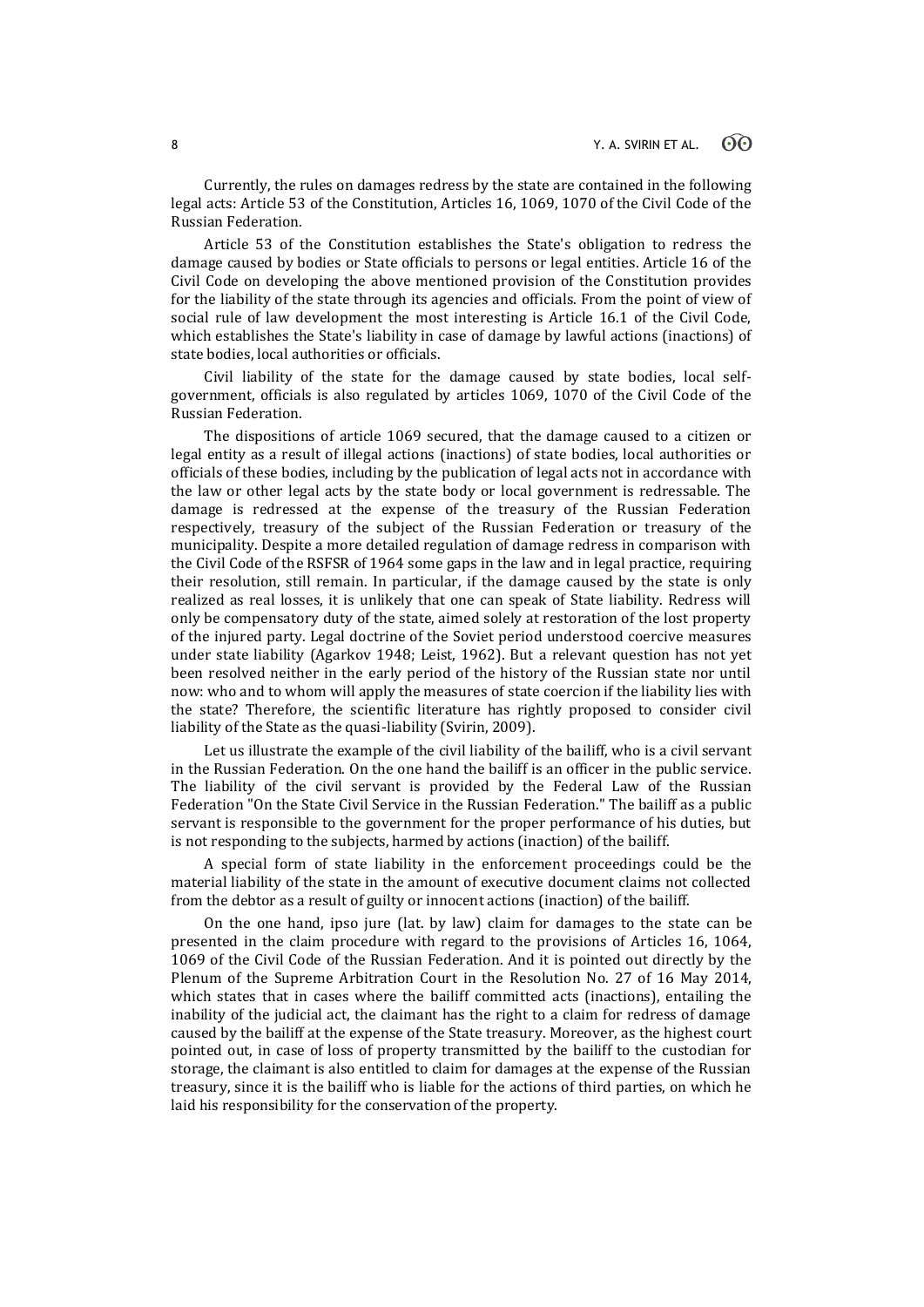#### $\odot$ INTERNATIONAL JOURNAL OF ENVIRONMENTAL & SCIENCE EDUCATION 9

However, ipso facto (lat. in view of the obvious fact) it is actually impossible to claim the state, since the claimant has the burden of loss suffering proof by unlawful actions of the bailiff and its size. Here, as the saying goes, the devil is in the details. It is quite difficult for the claimant to prove the exact amount of property loss, and it is even more difficult to establish a causal link between the inaction (action) of the bailiff and the claimant's loss in the form of the amount unclaimed under the executive document. In addition, to date neither the doctrine of Russian law nor any practice contains a single opinion on what should be considered a loss or property losses in the enforcement proceedings. It seems to us, property losses should be considered as a specific sum of money specified in the executive document (or part thereof) not received by the claimant, and if the claim redress is directed at an object, its monetary equivalent determined by market value. While the loss should be recognized as the amount on which the claimant can count in the event of the executive document requirements execution within the period specified in the law.

We believe that, in contrast to the general consideration of claims for damages in this case the guilt of the defendant - the state represented by a bailiff does not have to be proved. Although scientific literature has no consensus on the subject either. For example, S.Yu. Ripinskiy (2002) finds it unacceptable to establish innocent state liability and therefore public servant's innocent liability. If we take this idea for granted, the state represented by the bailiff service, or in the name of the bailiff is not subject to civil liability. A.S. Shevchenko & G.N. Shevchenko (2013) also believe that the liability of the state can only be for actions (inactions). I.A. Zinchenko (2007) believes that fault category in determining of civil liability derives from actions illegality characteristic, i.e. the illegality of actions (or inactions) determines the mandatory establishment of guilt.

To our mind, the opinion of the French lawyer Bruno is more consistent with social orientation of the law and the state, he wrote: "If the risk principle is the basis of the vehicle owner's liability only because he is holding the instrument, dangerous in itself, is on the same principle of risk the authorities must be liable only because they are authority bearers, which is extremely dangerous for the citizens in itself" (Pavlovskiy, 2008). A. Gordon (1887) adheres similar legal positions, basing his theory of justice; he noted that the recognition of state liability without guilt would be more in line with the sense of justice.

From our point of view, the state is a special law subject, an authoritative legal institution; it has all the opportunities and should ensure the realization of these opportunities in the sphere of rights and legitimate interests protection of both citizens and legal entities. The mere fact of non-provision of real opportunities of the above mentioned rights protection is a common fault of the state that should not be proved in each case, when the subject having violated the rules, is a public servant or a public authority. It must be noted that a separate issue is professional liability insurance development for the institute of civil servants (Sitdikova et al., 2016).

The doctrine of the Russian law contains another point of view. Thus L.Yu. Mikheeva (2010) postulates that the redress is not a form of liability for property damage and does not bear composition tort in the basis of its origin.

While investigating the institution of civil liability of the state it is impossible to ignore the principle of justice. Many rights researchers believed it necessary to take into account the principle of justice in establishing liability, including civil type. However, no consensus on this issue has been formed in science so far. Thus V.S. Nersesyants (2005) erected justice to the rank of law principle. On the other hand G. Kelzen (1987) pointed out that justice is a purely moral character and therefore cannot be applied to the points of law.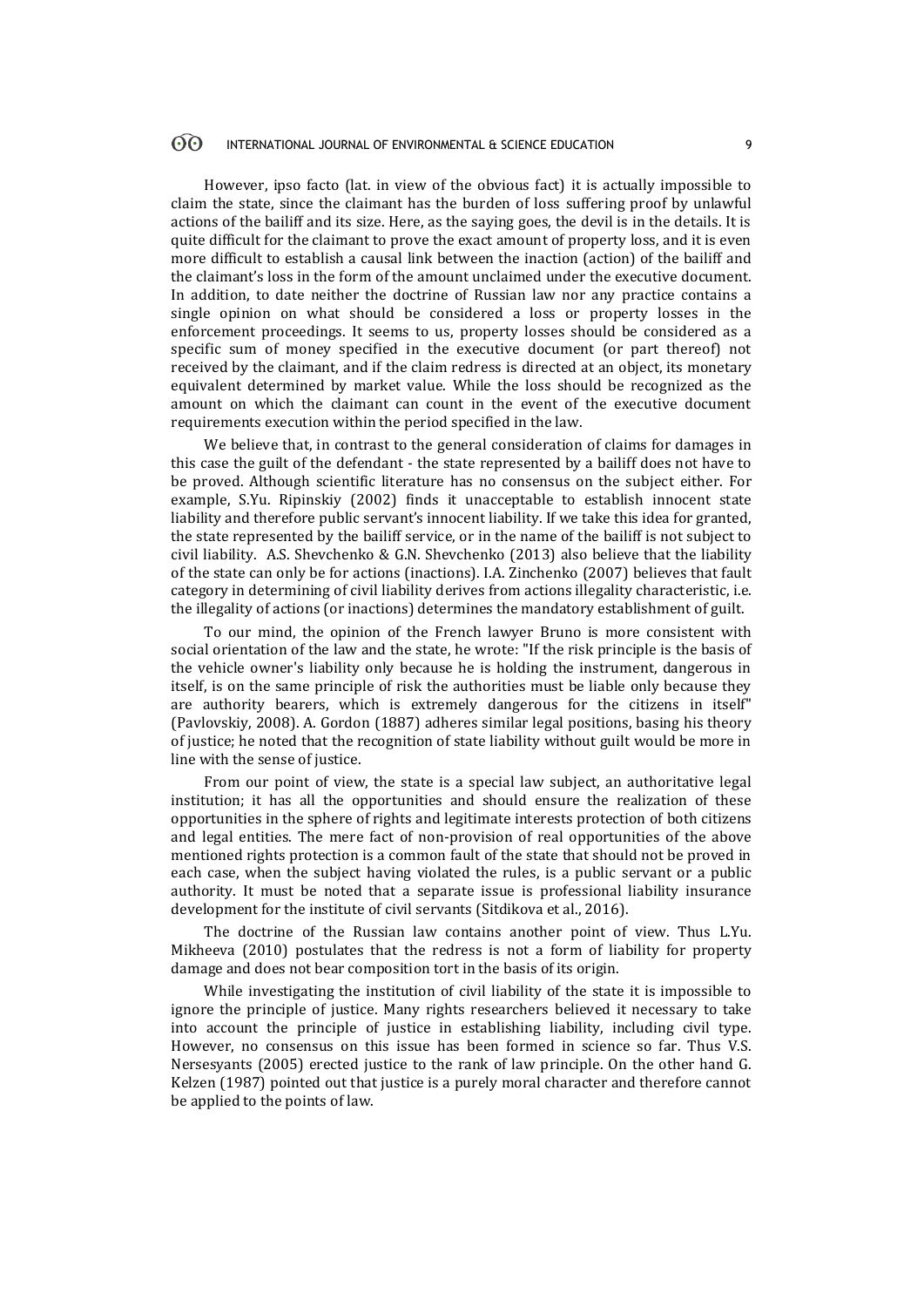In several articles of the current Civil Code of the Russian Federation the legislator indicates the need to respect the principle of justice in the resolution of civil conflict (Part 2 of Article 6; Article 421; p. 3 Article 451, p. 2 Article 1101; p. 3 Article 1252 of the Civil Code of the Russian Federation). The mentioned norms in conjunction with Articles 10, 151, 393, 1092 of the Civil Code of the Russian Federation lead to the conclusion that in case of damage redress caused by the state through its bodies or officials, one must take into account the principle of justice, but the justice should be equalizing. No court decision establishing different liabilities for civil servants and all other citizens can be just. Unfortunately, justice has a different meaning and content for state officials, oligarchs and ordinary citizens in Russia today.

Of course, in an objective sense, justice must be understood as compliance with the law, but clearly this is not the reality of today. As noted by A.Ya. Kurbatov (2002), "Civil law mentions justice haphazardly and incorrectly, as a mere mention which is meaningless". For example, in the disposition of paragraph 6 of Article 395 of the Civil Code of the Russian Federation, the legislator establishes the principle of justice upon the occurrence of liability for non-monetary obligation. However, this raises a practical question: in whose interests will the judge appointed by the President of the Russian Federation and dependent on the presidential administration interpret the principle of justice.

It seems to us at this stage it is necessary to abandon digital standards allowing the court to set the scope of civil liability at its discretion and reduce its size in its inner sole discretion based on equitable ghost justice criteria. In turn, the rule of law should be specific, with no alternatives not allowing the possibility for the court to reduce the size of the civil liability in its inner sole discretion.

### **Results**

On the basis of theoretical analysis and generalization of the practice, the authors concluded that the presence of the principle of inevitability of punishment in the jurisprudence cannot affect the decrease in the total number of civil offenses. In addition to the inevitability the scope of sanctions established by a treaty or by the state affects the decline in the level of crime.

Civil liability of the tortfeasor must advance beyond the real redress. Therefore redress institute and institute of liability in civil law are independent civil-legal institutions. To redress the real damage in the civil law does not mean to incur civil liability.

Under civil liability for the State one should understand adverse consequences for the state as a whole or a public authority in particular over the obligations imposed by law, civil law contract or in tort offensive force. Therefore, obligations and liabilities are also heterogeneous legal categories in the law.

Civil liability of the state for failure to fulfill the requirements of executive document is always the loss of property in the form of a specific sum of money in excess of damages in enforcement proceedings. While the loss should be recognized as the amount on which the claimant can count in the event of the executive document requirements execution within the period specified in the law.

The mere fact of non-provision of real opportunities of the above rights protection is a common fault of the state that should not be proved in each case, when the subject having violated the rules, is a public servant or a public authority.

Interpretation of the Civil Code of the Russian Federation leads to the conclusion that in case of damage redress caused by the state through its bodies or officials, one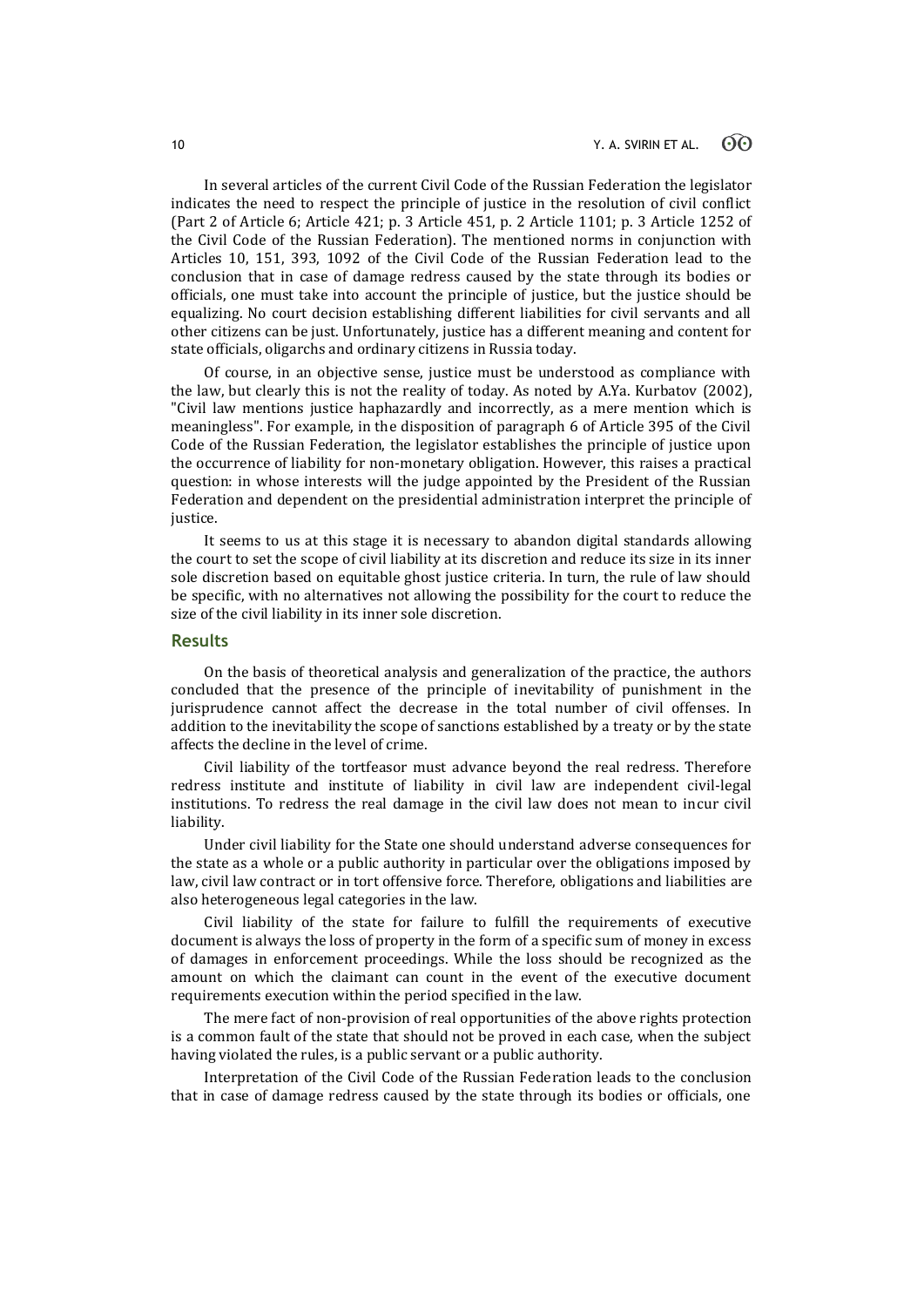#### 60 INTERNATIONAL JOURNAL OF ENVIRONMENTAL & SCIENCE EDUCATION 11

must take into account the principle of justice, but the justice should be equalizing. No court decision establishing different liabilities for civil servants and all other citizens can be just. Unfortunately, justice has a different meaning and content for state officials, oligarchs and ordinary citizens in Russia today.

Because of judges' appointment to the position by the President of the country, judges are civil servants who are dependent on public authorities. Therefore, claim of the state by the legal is inadmissibility.

The volume and scope of ongoing research have not allowed to more deeply answer all questions and problems in the field of the state civil liability study. New questions and problems in need of decision emerged in the course of the study. It is necessary to continue research on the state liability mechanisms development in the event of improper performance of their duties by civil servants.

### **Conclusion**

The study reached the following conclusions.

One needs to understand real offensive material costs for the tortfeasor in excess of actual damage redress to the injured under the adverse effects of their civil-legal sense. The actual damages redress alone can be regarded solely as a recovery measure aimed at restoring the disturbed property balance between the subjects of civil law relations. Civil liability of the tortfeasor must advance beyond the real redress. Consequently, the institute of redress and the institute of liability in civil law are separate civil-law instruments. To redress real damage within the framework of civil liability does not mean to bear this liability.

The fact of failure to protect real rights of citizens or legal entities by the state is a common fault of the state that should not be proved in each case, when the subject violating the rules is a public servant or a public authority

In Russia today, the principle of justice in the imposition of civil liability on the state and civil servants on the one hand, and ordinary citizens on the other have a different meaning, interpretation and content.

The liability of the state is actually a quasi-liability. This liability is only declared as it is virtually impossible to prove the guilt of the state in the resolution of legal conflict by state employees.

There are no legal mechanisms of civil liability imposing on the state (government officials, civil servants).

A special form of state liability in the enforcement proceedings could be material liability of the state in the amount of claims of the executive document not collected from the debtor as a result of guilty or innocent actions (inactions) of the bailiff.

### **Recommendations**

1. In order to overcome the imbalance in the application of civil liability principle of justice to both the state and its authorities in Russia is necessary to amend the Constitution, securing thereby the principle of judges election and their independence from the government.

2. It is necessary to abandon the digital standards allowing the court to set the amount of civil liability at its discretion and reduce it at its discretion on the basis of ghost criteria of justice.

3.In contrast to the general consideration of claims for damages, one should not prove the guilt of the state while bringing the state to civil liability.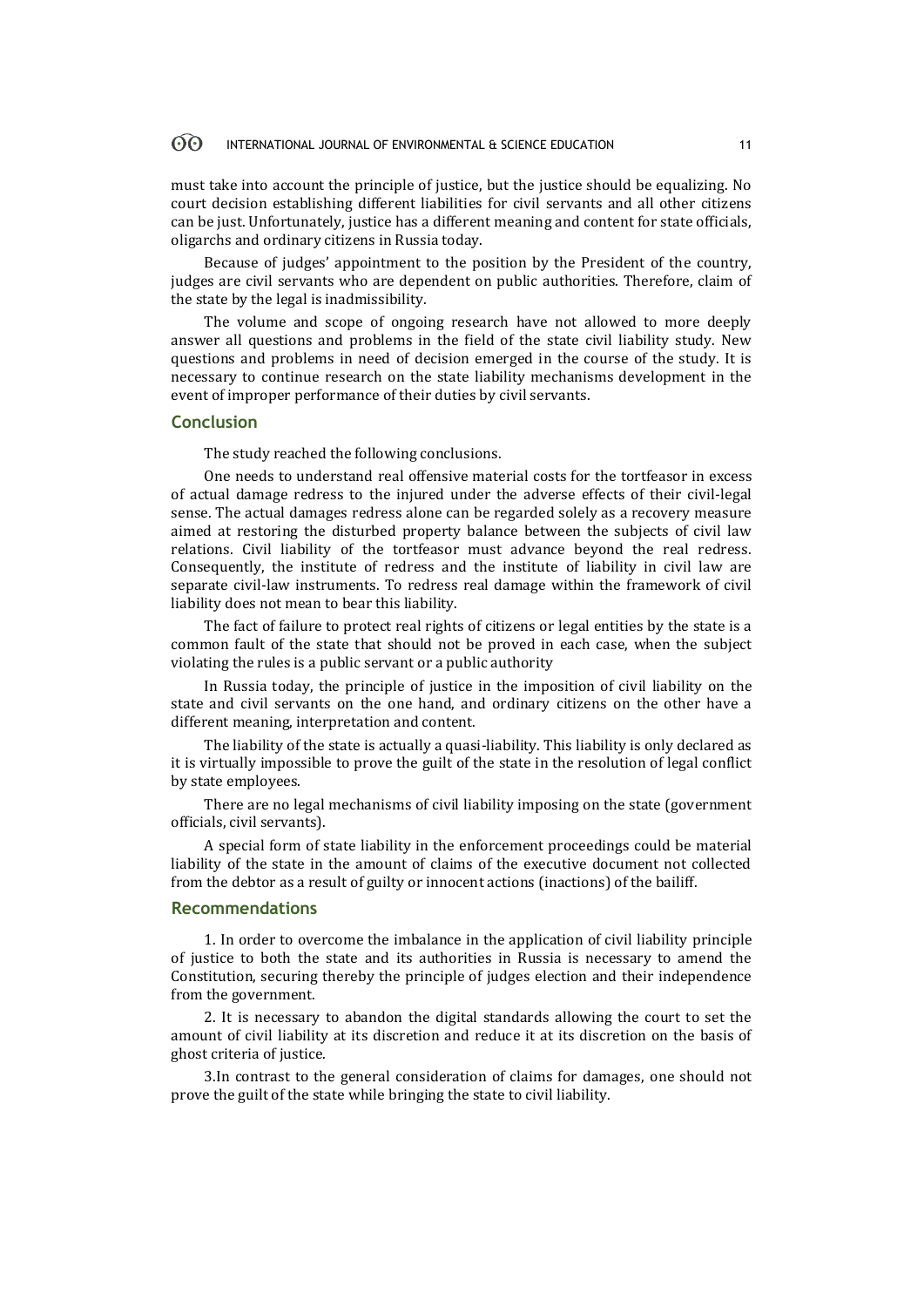### **Disclosure statement**

No potential conflict of interest was reported by the authors.

### **Notes on contributors**

**Yury Alexandrovich Svirin** - Doctor of legal Sciences, Professor, Head of Chair of civil law and process ows in "Academy of labour and social relations", member of the Academy of Natural Sciences, academician of the Academy of Fundamental Sciences, Moscow, Russia.

**Vladimir Alexandrovich Gureev -** Doctor of legal Sciences, Professor, Head of Civil Procedural Law and bailiff organization Department All-Russian State University of Justice, Moscow, Russia.

**Leonid Viktorovich Goloskokov** - Doctor of legal Sciences, Professor of Department of Risk Analysis and Economic Securiti, Financial Universiti under the Government of the Russian Federation, Moscow, Russia.

**Vladislav Petrovich Sorokin** - PhD in Legal science, associate Professor, Chair of civil law and process ows in "Academy of labour and social relations", Moscow, Russia.

**Irina Gennadyevna Androsova** - PhD of Political Sciences, associate professor Department of Foreign Languages №2, Plechanov Russian University of Economics, Moscow, Russia.

**Oleg Olegovich Ivannikov** - graduate student, Chair of civil law and process ows in "Academy of labour and social relations", Moscow, Russia.

### **References**

Agarkov, M.M. (1948). *Theory of Government and Right*. Moscow: Nauka.

Confucius. (1998). The sages of China. St. Petersburg: RENOME.

Danil'yan, O.G. (2007). Philosophy of Law. Moscow: Exmo,

- Decision of the Central Executive Committee and Council of People's Commissars of the RSFSR of 16 January 1928. (1928). *"On the liability for damages caused by unlawful interference of authorities in the activities of cooperative organizations".* Direct access: http://www.departments.bucknell.edu/russian/const/18cons02.html
- Decree of the Presidium of the Supreme Council of the USSR. (1984). *"On the compensation of the damage caused by unlawful actions of state and public organizations and officials".* Direct access: http://en.naviny.org/1984/02/17/by78604.htm
- Gordon, A. (1887). *The principle of railways liability for the damage caused by the operation.* St.Petersburg: Peter.

Joffe, O.S. (1975). *Liable law.* Moscow: Education.

Kelzen, G. (1987). *Pure Theory of Law.* Moscow: INION USSR.

Krylov, I.A. (1989). *The horse and the rider. Fables*. Moscow: AST.

Kurbatov, A.Ya. (2012). Justice in the Russian right: concepts substitution, subjectivity and uncertainty. *Questions of law, 3,* 54-57.

Leist, O.E. (1962). *Sanctions in the Soviet process.* Moscow: Legal literature.

Mikheeva, L.Yu. (2010). Liability for damage by public authority acts and compensation for the violation of the right to trial within a reasonable period of time: the designs ratio. *Main problems of Private Law: Collection of articles to the anniversary of the doc. of jud. sc. A.L. Makovskiy*. Moscow: Statute.

Nersesyants, V.S. (2005). *Philosophy of Law*. Moscow: Norma.

- Nietzsche, F. (2010) *In two volumes.* Moscow: The idea.
- Ripinskiy, S.Yu. (2002). Property liability of the state for the damage caused to entrepreneurs. St.Petersburg: SPb State Universiti.
- Shevchenko, A.S. & Shevchenko, G.N. (2013). The problem of damage redress caused by acts of the authorities under the Russian legislation. *Issues of law, 1,* 223-231.
- Shilovskaya, A.L., Sitdikova, L.B., Starodumova, S.Yu., Volkova, M.A. & Khaludorova, S.V. (2016). The consumers' rights' protection in sphere of consultancy services provision: the problems of theory and judicial practice in Russian Federation. *Journal of Internet Banking and Commerce, 21*, 11-18.
- Sitdikova, L.B., Shilovskaya, A.L., Volkova, M.A., Lenkovskaya, R.R. & Stepanova, N.A. (2016). Legal regulation of the professional liability insurance of consultant in Russia and abroad. *Journal of Advanced Research*